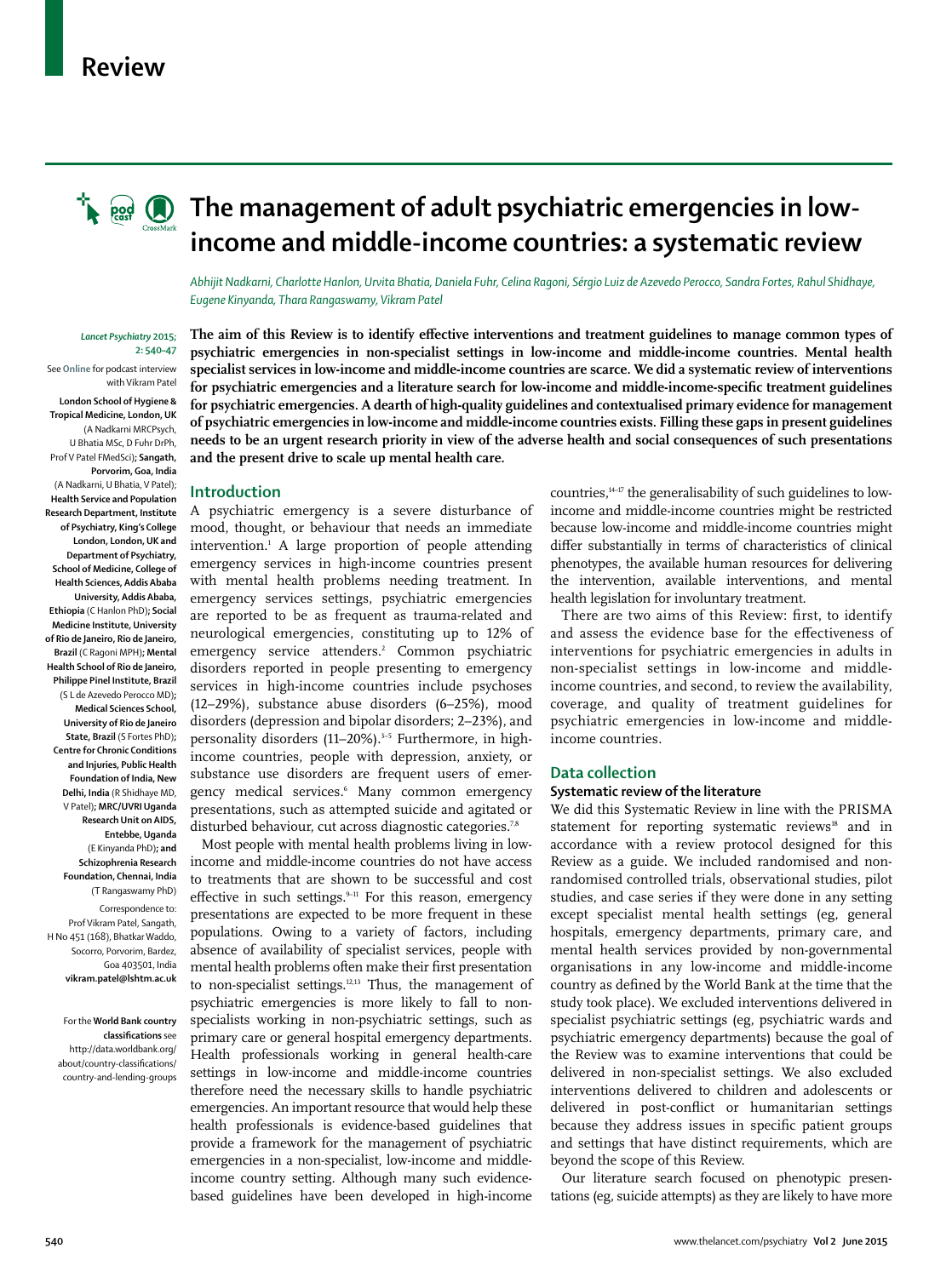relevance in non-specialist emergency settings. To ensure a comprehensive search of priority phenotypes, the search terms were informed by a survey of experts. We generated a consensus list of phenotypic presentations based on discussion among the author group. We contacted World Psychiatric Association (WPA) regional and country representatives and other key informants identified by the researchers by email and invited them to respond to the survey (appendix). We asked experts to rate a list of phenotypic presentations (eg, aggression or violence, mute or uncommunicative, self-harm, and bizarre behaviour) on a three-point Likert scale of extremely relevant, moderately relevant, and not relevant for their context. We also asked WPA to suggest any other phenotypes that were relevant but not on our list. 27 experts from 17 countries (Armenia, Bangladesh, Cambodia, Egypt, Ethiopia, Georgia, India, Jordan, Kenya, Moldova, Mongolia, Niger, Nigeria, Pakistan, Sudan, Togo, and Uganda) participated in the survey.

We excluded the following presentations: seizures, acute adverse effects of psychotropic medications, and acute behavioural disturbance due to delirium (as the most common causes are not attributed to mental health problems). There were no restrictions to the delivery representative (eg, general physician, nurse, or mental health professional), type of intervention (eg, psychosocial, pharmacological, or environmental), and control groups (eg, no treatment or alternative treatment; see appendix for detailed inclusion and exclusion criteria).

### **Guideline search**

To retrieve relevant treatment guidelines, we invited key informants (described earlier) to identify guidelines for psychiatric emergencies, which were developed or used in their country. Additionally, we did a search with Google Scholar with the search terms "emergency psychiatric clinical guidelines" and "acute psychiatric clinical guidelines". We did a search for relevant guidelines from Latin American countries that were not published in English. We took an a-priori decision to include WHO's Mental Health Gap Action Programme (mhGAP) intervention guide for mental, neurological, and substance use disorders<sup>19</sup> in the Review as an example of high-quality guidelines developed through a systematic process and designed for low-income and middle-income country settings.20 We assessed the quality of guidelines on three dimensions, namely treatment efficacy, clinical use, and guideline development process with the American Psychological Association Criteria for Evaluating Treatment Guidelines.<sup>21</sup> Data from English language guidelines were extracted independently by UB and CH whereas data from non-English guidelines were extracted by CR, SLdAP, and SF.

### **Findings**

### **Selected studies**

The database search returned 16 687 reports. After excluding duplicates and ineligible manuscripts, we did a full



**Figure: PRISMA flow diagram of studies included in the Review** Recommendations made in two or more quidelines are classified as common recommendations and the rest are classified as other recommendations.

text assessment of the remaining 23 studies. 21 studies were excluded because they did not describe assessment of an intervention or were not based in a low-income or middle-income country or were not done in non-specialist emergency settings (figure). We were able to identify two reports,22,23 both assessing the same intervention from the same study, the WHO Multisite Intervention Study on Suicidal Behaviours (SUPRE-MISS), which is a multicountry, individual randomised trial that assessed a brief educational intervention and periodic follow-up contacts for people who attempted suicide in Brazil, China, India, Iran, and Sri Lanka. Consecutive people who attempted suicide (defined using the 10th revision of the international classification of disease [ICD10] criteria) attending the emergency care departments were to receive either brief intervention and contact (BIC), which was a brief educational intervention, with periodic follow-up contacts (n=922) or treatment as usual [TAU] (n=945).

A person with clinical experience (eg, doctor, nurse, or psychologist) delivered the BIC and included TAU plus a 1-hour individual information session followed by nine follow-up contacts (phone calls or visits) over 18 months. The results showed that overall, at 18 months, significantly fewer deaths from suicide occurred in the BIC than in the TAU group  $(2 \; [0.2] \% \text{ vs } 18 \; [2.2\%]; \text{ p} < 0.001$ ).<sup>23</sup> However, the difference between the proportion of patients with repeated suicide attempts in the BIC and TAU groups was not significant (66 [7·6%] *vs* 60 [7·5%]; p=0·909).<sup>22</sup> The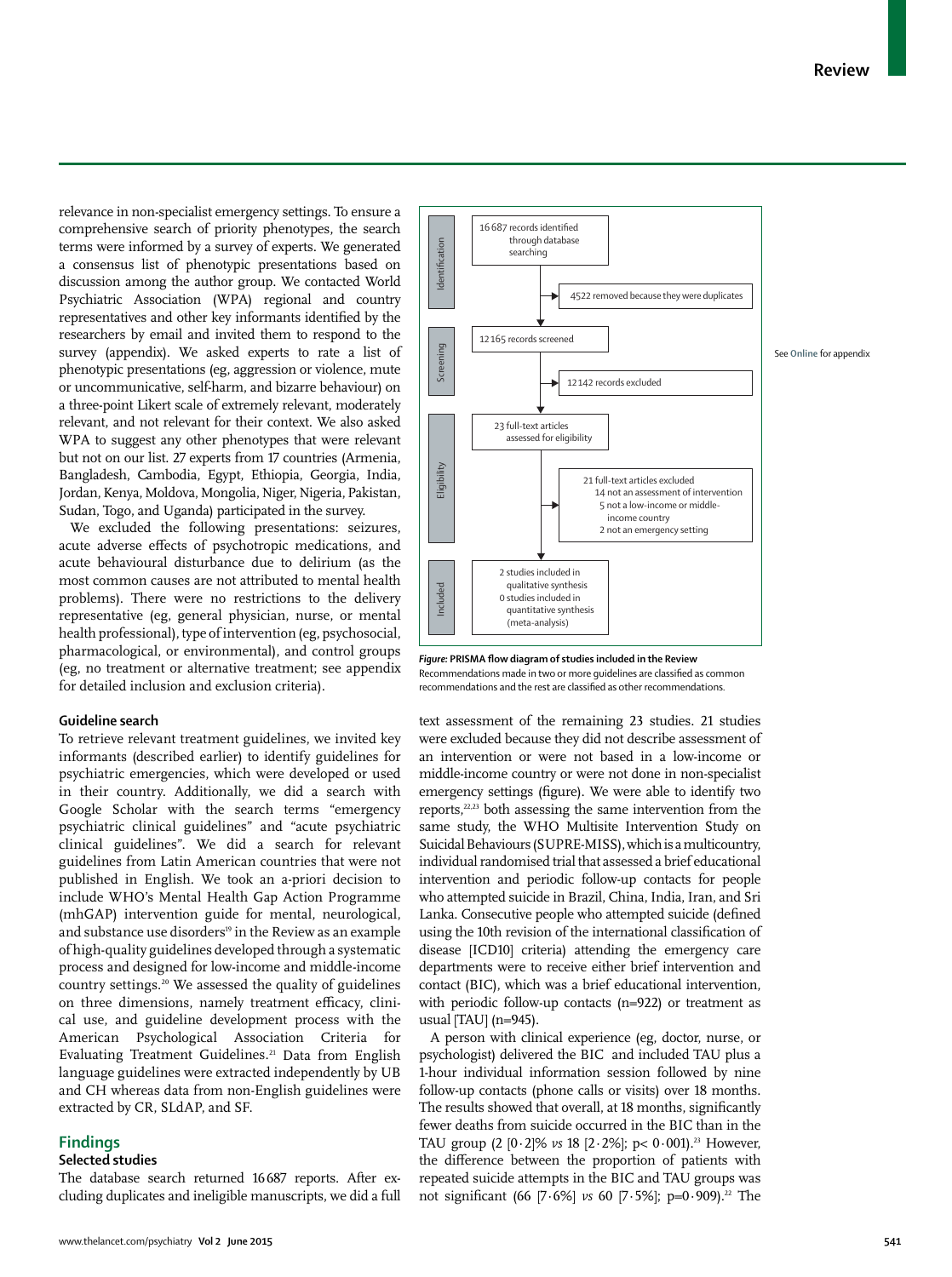reports provided inadequate information for variables such as allocation concealment, blinding of personnel, and blinding of outcome assessment, thus raising concerns

about potential bias. However, we thought the study had a high risk of selection bias because of selective attrition from the intervention and comparison groups (appendix).

|                                                                        | Common recommendations*                                                                                                                                                                                                                                                                                                                                                                                                                                                                                                                                                                                                                                                                                                                                                                  | Other recommendations†                                                                                                                                                                                                                                                                                                                                                                                                                                                                                                                                                                                                                                                                                                                                                                                                                                                                          | Source guideline or<br>randomised control<br>trial from which<br>recommendation is derived                                                                                                              |
|------------------------------------------------------------------------|------------------------------------------------------------------------------------------------------------------------------------------------------------------------------------------------------------------------------------------------------------------------------------------------------------------------------------------------------------------------------------------------------------------------------------------------------------------------------------------------------------------------------------------------------------------------------------------------------------------------------------------------------------------------------------------------------------------------------------------------------------------------------------------|-------------------------------------------------------------------------------------------------------------------------------------------------------------------------------------------------------------------------------------------------------------------------------------------------------------------------------------------------------------------------------------------------------------------------------------------------------------------------------------------------------------------------------------------------------------------------------------------------------------------------------------------------------------------------------------------------------------------------------------------------------------------------------------------------------------------------------------------------------------------------------------------------|---------------------------------------------------------------------------------------------------------------------------------------------------------------------------------------------------------|
| Acute anxiety                                                          | Clonazepam 0.25-0.5 mg sublingually                                                                                                                                                                                                                                                                                                                                                                                                                                                                                                                                                                                                                                                                                                                                                      | Diazepam 5-10 mg intravenously                                                                                                                                                                                                                                                                                                                                                                                                                                                                                                                                                                                                                                                                                                                                                                                                                                                                  | Brazil; $39$<br>Peru <sup>44</sup>                                                                                                                                                                      |
| Conversion                                                             | None                                                                                                                                                                                                                                                                                                                                                                                                                                                                                                                                                                                                                                                                                                                                                                                     | Full explanation that should be clear, coherent, and emphasise<br>the genuineness of the disorder, which is common, potentially<br>reversible, and does not mean that the patient has a long-term<br>psychotic illness; treatment of comorbid depression or anxiety if<br>present; diazepam 5-10 mg orally, intramuscular, or intravenously;<br>psychosocial intervention; refer to higher level for appropriate<br>management                                                                                                                                                                                                                                                                                                                                                                                                                                                                  | Kenya; <sup>32</sup><br>Afghanistan; <sup>36</sup><br>Brazil <sup>41</sup>                                                                                                                              |
| Agitation,<br>overactive,<br>aggressive,<br>violent, and<br>excitement | Verbal de-escalation; assess in pairs in calm settings, with or without<br>family and friends; keep lines of communication open by talking to the<br>patient in a firm but friendly manner until the situation is under control;<br>diazepam 2-20 mg intravenously, 5-10 mg orally, or 10 mg<br>intramuscularly for acute agitation secondary to anxiety;<br>chlorpromazine 50-150 mg intramuscularly or 200 mg four times a day<br>orally; haloperidol 5-10 mg intramuscularly; physical restraint, if used,<br>should be temporary and in combination with sedation and close<br>medical supervision; restrain patient when necessary without causing<br>injuries; protect yourself, have enough people to handle patient safely,<br>and do not immediately remove physical restraints | Risperidone 2 mg and clonazepam 2-4 mg; olanzapine 5 mg and<br>diazepam 10-20 mg; quetiapine 100-200 mg; haloperidol<br>5 mg intramuscularly plus chlorpromazine 25 mg intramuscularly<br>to be repeated once after 1-2 h if necessary; for patients older<br>than 60 years, haloperidol 5-10 mg intravenously or 10-20 mg<br>intramuscularly, or chlorpromazine 50-75 mg intramuscularly; if<br>no response with oral medications then use lorazepam 2-4 mg<br>intramuscularly with or without haloperidol 5 mg intramuscularly,<br>or olanzapine 5-10 mg intramuscularly or clotiapine (maximum<br>360 mg per 24 h); if no response then use diazepam 10 mg<br>intravenously or zuclopenthixol acetate (clopixol acuphase)<br>intramuscularly 50-150 mg (only if detained under mental health<br>law) refer to general hospital if haemodynamically unstable or<br>organic cause is suspected | South Africa; <sup>26</sup><br>Malawi; <sup>29</sup><br>Ghana; <sup>31</sup><br>Ethiopia; <sup>34</sup><br>Vanuatu; <sup>35</sup><br>Afghanistan; <sup>36</sup><br>Peru <sup>42,43</sup>                |
| Suicidal                                                               | Detailed assessment and risk assessment; talk with the patient to try to<br>understand what the actual problem is and try to identify cause for<br>suicidal behaviour; treat an underlying mental illness such as a severe<br>depression; liaise with relevant parties and talk to important relatives or<br>friends; if risk of harming again exists, ask relatives to spend time with<br>the patient and ensure that they are not left alone; do not leave them<br>unattended; carefully observe patient to minimise risk of self-harm;<br>refer to relevant professionals; consider the need to admit to hospital<br>and do so unless properly supervised at home                                                                                                                     | Brief intervention and contact; individual information session<br>(information about suicidal behaviour as a sign of psychological or<br>social distress, risk and protective factors, basic epidemiology,<br>repetition, alternatives to suicidal behaviours, and referral options)<br>before discharge followed by nine follow-up contacts (phone calls<br>or visits); form a contract with the patient; provide emergency<br>contacts; provide adequate psychological care; refer or call a pastor                                                                                                                                                                                                                                                                                                                                                                                           | mhGAP; <sup>19</sup><br>SUPRE-MISS RCT;22, 23<br>Uqanda; $^{25}$<br>South Africa; <sup>26</sup><br>Malawi; <sup>29</sup><br>Kenya; <sup>32</sup><br>Vanuatu; <sup>35</sup><br>Afghanistan <sup>36</sup> |
| Opiate<br>intoxication                                                 | None                                                                                                                                                                                                                                                                                                                                                                                                                                                                                                                                                                                                                                                                                                                                                                                     | Naloxone 0.4 mg intravenously; if no response within 2 min, repeat<br>0-4-0-8 mg twice more at 5-min interval; if antidote for opiate<br>overdose is not available, treatment is symptomatic with analgesia<br>and sedation                                                                                                                                                                                                                                                                                                                                                                                                                                                                                                                                                                                                                                                                     | $mhGAP;^{19}$<br>Thai-Burmese border; <sup>24</sup><br>India $27$                                                                                                                                       |
| Opiate<br>withdrawal                                                   | Diazepam 10 mg orally or 10 mg intravenously as starting dose, repeat<br>every hour until sedation; clonidine 0.15 mg orally as starting dose daily<br>for 10 days                                                                                                                                                                                                                                                                                                                                                                                                                                                                                                                                                                                                                       | Haloperidol 5-10 mg orally three times a day or chlorpromazine<br>50-100 mg orally three times a day for behaviour tending towards<br>assault; paracetamol 1 q orally every 4 h as necessary for pain with<br>a maximum dose of 4 g in 24 h; referral to substance treatment<br>centre; treat with reducing doses of opioids (methadone or<br>buprenorphine) or alpha-adrenergic drugs (lofexidine) using<br>either supervised dosing or daily dispensing; treat specific<br>symptoms as needed (diarrhoea, vomiting, muscle pain, and<br>insomnia); consider starting opioid agonist maintenance<br>treatment; oral or intravenous rehydration, if necessary                                                                                                                                                                                                                                   | $mhGAP;^{19}$<br>Thai Burmese border; <sup>24</sup><br>Kenya; <sup>32</sup><br>Afghanistan <sup>36</sup>                                                                                                |
| Amphetamine<br>intoxication                                            | Diazepam in titrated doses until the person is calm and lightly sedated;<br>if psychotic symptoms do not respond to benzodiazepines, then<br>consider using short-term antipsychotics; monitor blood pressure, pulse<br>rate, respiratory rate, and temperature every 2-4 h                                                                                                                                                                                                                                                                                                                                                                                                                                                                                                              | Chlorpromazine 25-50 mg rapidly reverses the acute intramuscular<br>agitation; ammonium chloride to alkalinise urine for the excretion<br>of toxic amounts of ingested substances (eq, amphetamine)                                                                                                                                                                                                                                                                                                                                                                                                                                                                                                                                                                                                                                                                                             | mhGAP; <sup>19</sup><br>Thai-Burmese border; <sup>24</sup><br>Colombia <sup>37</sup>                                                                                                                    |
| Crack<br>intoxication                                                  | Diazepam fractionated doses until tranquilisation and mild sedation;<br>short-acting antipsychotics for psychotic symptoms; monitor vital signs<br>every 2 h                                                                                                                                                                                                                                                                                                                                                                                                                                                                                                                                                                                                                             | Watch out for suicidal thoughts; refer to hospital if chest pain,<br>arrhythmia, or violent or aggressive behaviour                                                                                                                                                                                                                                                                                                                                                                                                                                                                                                                                                                                                                                                                                                                                                                             | Colombia <sup>37</sup><br>Brazil <sup>38</sup>                                                                                                                                                          |
| Crack withdrawal                                                       | None                                                                                                                                                                                                                                                                                                                                                                                                                                                                                                                                                                                                                                                                                                                                                                                     | Maintain hydration; avoid physical restraint; diazepam (for<br>anxiety or restlessness); haloperidol intramuscular or midazolam<br>intramuscularly for motor agitation or psychotic symptoms                                                                                                                                                                                                                                                                                                                                                                                                                                                                                                                                                                                                                                                                                                    | Brazil <sup>38</sup>                                                                                                                                                                                    |
| Cannabis<br>intoxication                                               | None                                                                                                                                                                                                                                                                                                                                                                                                                                                                                                                                                                                                                                                                                                                                                                                     | Maintain hydration; tranquilisation with midazolam 5 mg<br>intramuscularly (for management of acute agitation)                                                                                                                                                                                                                                                                                                                                                                                                                                                                                                                                                                                                                                                                                                                                                                                  | Colombia <sup>37</sup>                                                                                                                                                                                  |
|                                                                        |                                                                                                                                                                                                                                                                                                                                                                                                                                                                                                                                                                                                                                                                                                                                                                                          |                                                                                                                                                                                                                                                                                                                                                                                                                                                                                                                                                                                                                                                                                                                                                                                                                                                                                                 | (Table continues on next page)                                                                                                                                                                          |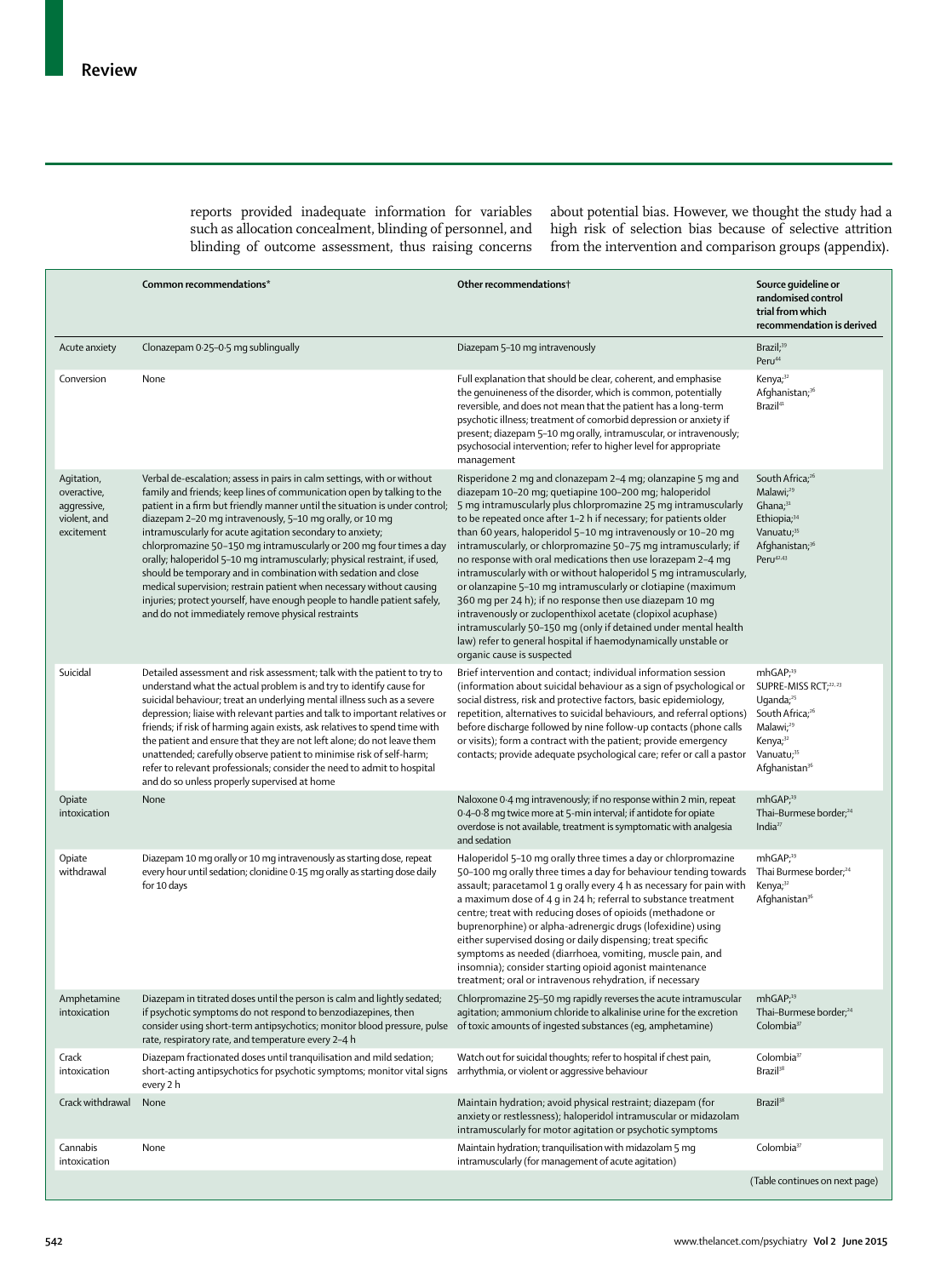|                         | Common recommendations*                                                                                                                                                                                                                                                                                                                                                                                                                                                                                                                                                                                                                                                                                                                                                                                                                                                                                                                                                                                                                                                                                                                                                                                                                 | Other recommendations <sup>†</sup>                                                                                                                                                                                                                                                                                                                                                                                                                      | Source quideline or<br>randomised control<br>trial from which<br>recommendation is derived                                                                                                                                                                                     |
|-------------------------|-----------------------------------------------------------------------------------------------------------------------------------------------------------------------------------------------------------------------------------------------------------------------------------------------------------------------------------------------------------------------------------------------------------------------------------------------------------------------------------------------------------------------------------------------------------------------------------------------------------------------------------------------------------------------------------------------------------------------------------------------------------------------------------------------------------------------------------------------------------------------------------------------------------------------------------------------------------------------------------------------------------------------------------------------------------------------------------------------------------------------------------------------------------------------------------------------------------------------------------------|---------------------------------------------------------------------------------------------------------------------------------------------------------------------------------------------------------------------------------------------------------------------------------------------------------------------------------------------------------------------------------------------------------------------------------------------------------|--------------------------------------------------------------------------------------------------------------------------------------------------------------------------------------------------------------------------------------------------------------------------------|
|                         | (Continued from previous page)                                                                                                                                                                                                                                                                                                                                                                                                                                                                                                                                                                                                                                                                                                                                                                                                                                                                                                                                                                                                                                                                                                                                                                                                          |                                                                                                                                                                                                                                                                                                                                                                                                                                                         |                                                                                                                                                                                                                                                                                |
| Alcohol<br>intoxication | Gastric lavage if alcohol consumed within past 2 h; position the patient<br>in a lateral position because of possible vomiting and aspiration of<br>vomit; monitor clinical state and level of consciousness; check urine<br>output and vital signs every hour initially; look for and treat<br>hypoqlycaemia; 50% dextrose 20 mL intravenously bolus then 5%<br>intravenously infusion; rehydrate with intravenous saline when<br>unconscious, then by mouth when able to swallow safely; supportive<br>interventions; refer to next level hospital if no improvement                                                                                                                                                                                                                                                                                                                                                                                                                                                                                                                                                                                                                                                                  | Thiamine 100 mg intravenously or intramuscularly if signs of<br>encephalopathy; diazepam 10 mg intravenously if agitated or violent,<br>repeat if needed after 30 min                                                                                                                                                                                                                                                                                   | mhGAP:19<br>Thai-Burmese border; <sup>24</sup><br>South Africa; <sup>26</sup><br>Namibia; <sup>28</sup><br>Malawi <sup>29</sup>                                                                                                                                                |
| Alcohol<br>withdrawal   | Might need admission to hospital; monitor clinical status including<br>glucose levels, and intervene as necessary; thiamine 50-500 mg orally<br>once a day or thiamine 100-400 mg once a day, intramuscularly<br>(3-5 days) then orally; multivitamin tablets, Vit B Co tablets daily, vitamin<br>B12, folic acid; rehydrate orally and intravenously (sodium chloride 0.9%<br>in 5% glucose) as needed; for psychotic symptoms use haloperidol<br>0.5-5 mg three times a day orally or intramuscularly, or 5-10 mg<br>intravenously once a day, or 2-10 mg orally or intramuscularly; or use<br>chlorpromazine 25-50 mg intramuscularly 1-3 times a day, or 100-300<br>mq orally four times a day; phenytoin intravenously 10-15 mq/kq,<br>diazepam intravenously for withdrawal seizures; or carbamazepine<br>600-800 mg per day for 48 h then taper by 200 mg per day for<br>prophylaxis for withdrawal seizures; diazepam (orally or intravenously),<br>various regimens; lorazepam 2-4 mg every 8 h intramuscularly to a<br>maximum dose of 4 mg over 24 h; diazepam 10-15 mg intravenously or<br>10 mg intramuscularly, or lorazepam 2-4 mg orally for aggressiveness or<br>restlessness; 50 mL of 50% dextrose for hypoglycaemia | Haloperidol intravenously every 20-30 min for aggressiveness until<br>patient is calm then intravenously 4-8 h depending on disorder, or<br>hydroxyzine orally immediately, then every 4-6 h; clonidine for high<br>blood pressure; manage head trauma and treat pneumonia;<br>phenytoin 100 mg orally 3 times a day for 5 days might be used if<br>seizures persist and are not controlled by diazepam alone; seclusion<br>and restraints as necessary | mhGAP; <sup>19</sup><br>Thai-Burmese border; <sup>24</sup><br>South Africa; <sup>26</sup><br>Namibia; <sup>28</sup><br>Malawi; <sup>29</sup><br>Kiribati; <sup>30</sup><br>Ghana; <sup>31</sup><br>Kenya; <sup>32</sup><br>Colombia; <sup>37</sup><br>Brazil; <sup>39,40</sup> |

*Table:* **Summary of guidelines for the management of neuroses spectrum emergencies, externalising spectrum emergencies, suicidal behaviour, and substance use related emergency presentations in non-specialist settings in low-income and middle-income countries**

## **Literature review of guidelines**

Through the grey literature search and key informants we identified 21 treatment guidelines (excluding the mhGAP-IG). We found one set of guidelines each from the Thai– Burmese border,<sup>24</sup> Uganda,<sup>25</sup> South Africa,<sup>26</sup> India,<sup>27</sup> Namibia,<sup>28</sup> Malawi,<sup>29</sup> Kiribati,<sup>30</sup> Ghana,<sup>31</sup> Kenya,<sup>32</sup> Zambia,<sup>33</sup> Ethiopia,<sup>34</sup> Vanuatu,<sup>35</sup> Afghanistan,<sup>36</sup> and Colombia.<sup>37</sup> The maximum number of guidelines from one country was four from Brazil,<sup>38-41</sup> followed by three from Peru.<sup>42-44</sup> The mhGAP-IG were developed for use across low-income and middle-income countries.19 Two sets of guidelines (including mhGAP) addressed a range of mental disorders,<sup>19,36</sup> whereas others were specific, for example on the management of opiate disorders,<sup>27</sup> crack disorders,<sup>38</sup> or psychotic disorders.<sup>42</sup> One guideline was specific for the aggression and agitation phenotype.<sup>39</sup> The remaining guidelines addressed psychiatric emergencies alongside other medical emergencies.24–26,28–35,37,40,41,43,44

The appendix describes the quality criteria used to assess the guidelines and specifies which of the guidelines clearly met each of these criteria. A few guidelines claimed to be evidence based or based on WHO recommendations or other guidelines without specifying the approach followed to assess the literature.<sup>25,26,33–35</sup> None of the guidelines met all of the quality criteria but some<sup>19,27,31,36</sup> met many (appendix). With a few exceptions,<sup>19,27,31,40</sup> most of the guidelines did not consider the level of methodological rigour and clinical sophistication of the evidence supporting the intervention proposed.

We organised the phenotypes under four broad groups: the neuroses spectrum (eg, acute anxiety and conversion), externalising symptoms (eg, agitation and aggression), suicidal behaviour, and substance use related presentations (eg, opiate intoxication and alcohol withdrawal). The table presents a summary of the recommendations derived from a synthesis of the recommendations from the various guidelines. Recommendations made in two or more guidelines are classified as common recommendations, and the rest are classified as other recommendations (table).

For some phenotypes there were more than one set of guidelines recommending a common intervention (eg, diazepam for alcohol withdrawal), whereas for other phenotypes only one set of guidelines recommended a particular intervention (eg diazepam for conversion symptoms). The most widely addressed phenotypes were alcohol intoxication or withdrawal and suicidal behaviour. For alcohol intoxication, the common recommendations were monitoring of vital signs, supportive interventions (eg, lateral positioning and rehydration) and management of symptoms (eg, management of hypoglycaemia). For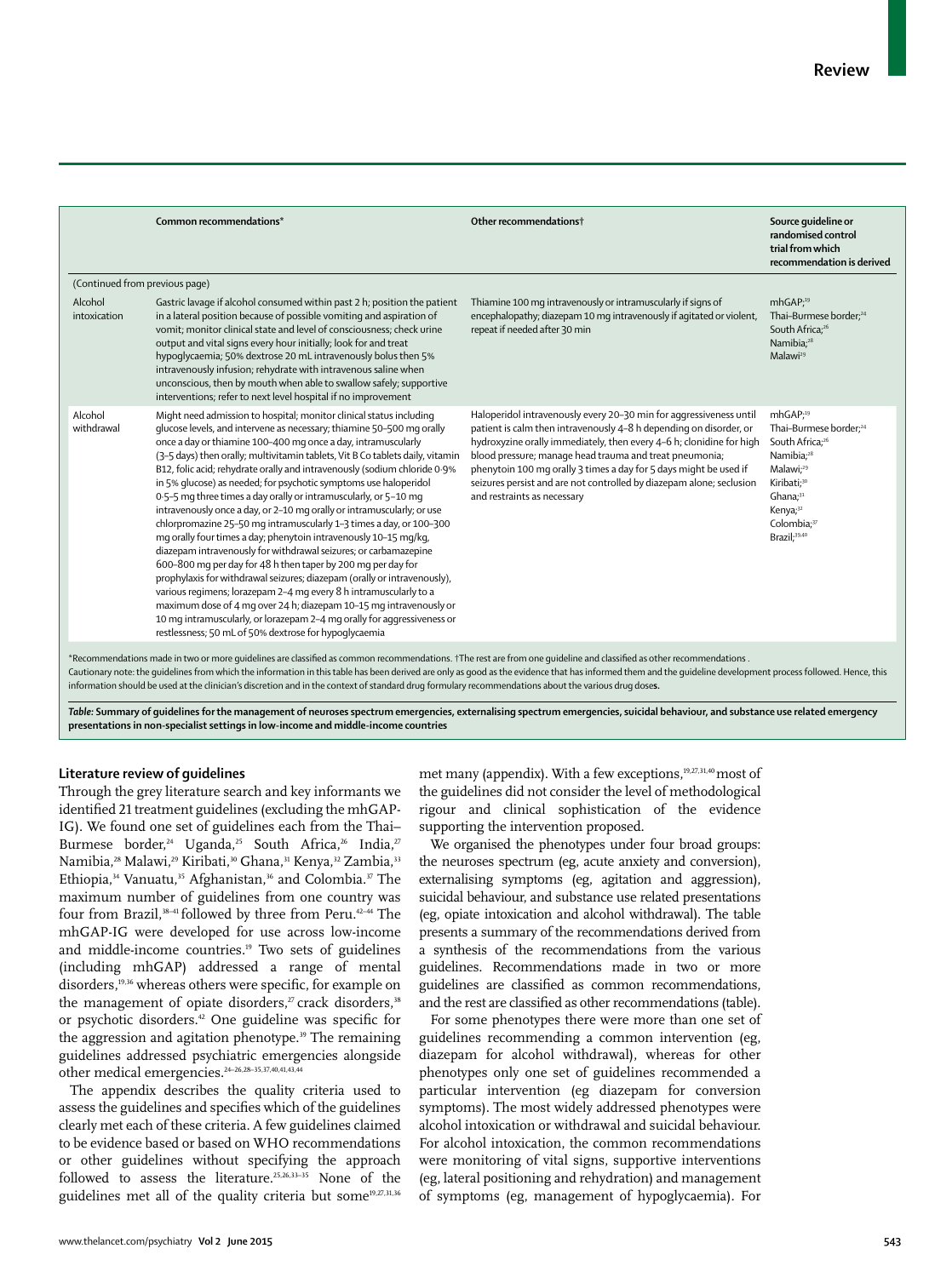alcohol withdrawal, the common recommendations included sedation with diazepam, prophylaxis against Wernicke Korsakoff syndrome with thiamine, multivitamin supplementation, rehydration, and symptomatic treatment (eg, antipsychotics for psychotic symptoms, and benzodiazepines or antiepileptics for withdrawal seizures). Finally, for suicidal behaviour, the common recommendations included detailed risk assessment, management of risk (eg, treat underlying mental illness and liaise with support networks), and referral to specialist professionals as appropriate.

The management of other phenotypes was as follows: for acute anxiety, clonazepam is recommended; for agitation and aggression, recommendations included interventions that were verbal (eg, de-escalation through firm but friendly communication), mechanical (eg, physical restraint), and pharmacological (eg, benzodiazepines like diazepam and antipsychotics like haloperidol); for opioid withdrawal, diazepam and clonidine were recommended; and for both crack and cocaine intoxication and amphetamine intoxication the principles of treatment were the same (ie, benzodiazepine for management of agitation, antipsychotics for management of psychotic symptoms, if any, and monitoring of vital signs).

#### **Discussion**

We noted only one study in which researchers empirically assessed a treatment of a psychiatric emergency in nonspecialist settings in low-income and middle-income countries.22,23 Results showed that a brief psychosocial intervention delivered to patients who had attempted suicide was associated with a significant reduction in completed suicide,<sup>23</sup> but not in repeated suicidal behaviour.<sup>22</sup> Additionally, we were able to retrieve 22 treatment guidelines for psychiatric emergencies in low-income and middle-income countries;<sup>2444</sup> however, only WHO's mhGAP-IG<sup>19</sup> was based on context-relevant evidence or developed after rigorous procedures to ensure clinical usefulness.

The approach we took in this Review to the problem of psychiatric emergencies was based on phenotypic presentations rather than on syndromal diagnoses. Our rationale for this method was that the immediate management of psychiatric emergencies, particularly in non-specialist settings, needs treatment of the presenting symptoms that are causing distress, and that this management is often distinct from the longer-term management driven by the syndromal diagnosis.

Data from high-income countries show an increasing trend of psychiatric emergencies presenting to general hospitals.<sup>45</sup> No evidence suggests that this rise would be any different in low-income and middle-income countries, and indeed the burden might be higher on such services for several reasons. The shortage of specialist human resources in low-income and middle-income countries makes it imperative that non-specialist healthservice providers are adequately trained and equipped to deliver evidence-based treatment guidelines. Experiences from high-income countries show that the use of short, focused training programmes for general health-care professionals improves knowledge, diagnostic accuracy, and treatment of psychiatric emergencies in non-specialist settings.<sup>2,46-49</sup> Such training needs to be supplemented by contextualised and evidence based guidelines to ensure sustained delivery of high-quality care. However, our Review reported an almost complete absence of empirical evidence about management of psychiatric emergencies in non-specialist settings in low-income and middle-income countries. Furthermore, the few guidelines to manage psychiatric emergencies in low-income and middleincome countries had notable flaws in the methodology used for their development. The synthesis of recommendations from the guidelines and the randomised control trial (table) shows that, although treatment guidelines for some of the phenotypes exist (eg, suicidality and alcohol withdrawal), many phenotypes are not represented at all (eg, stupor, catatonia, and mutism). The overall quality of the guidelines was weak and we noted some variation in the recommendations for specific phenotypes, for example in terms of drugs and dosages.

One of the American Psychological Association criteria<sup>21</sup> that we used to examine the guidelines was whether the guidelines considered patients' willingness and ability to participate in recommended interventions. None of the guidelines included in our Review fully met that criterion, which is a substantial shortcoming for guidelines that are to be used to treat psychiatric emergencies, since many of the patients might have reduced capacity to give informed consent for treatment. Hence, consideration of the legal provisions and protection provided in a specific country to patients with reduced capacity to consent is essential to draft treatment guidelines. This objective is particularly important, in view of the finding made by the UN Committee on the Rights of Persons with Disabilities that laws authorising the involuntary treatment on the basis of mental disability are non-compliant with the Convention on the Rights of Persons with Disabilities.<sup>50</sup>

Our Review shows an absence of empirically based and contextually appropriate guidelines on how to manage psychiatric emergencies in non-specialist settings in low-income and middle-income countries. In the short term, mental health systems could follow the recommendations synthesised in the guidelines reviewed in our report, but ultimately should adapt these proposals through rigorous guideline development processes. Additionally, high-quality evidence from robust designs, ranging from clinical cohorts to randomised trials of the management of psychiatric emergencies in specialist mental health settings in low-income and middle-income countries, is essential to assess recommendations and novel approaches.

Guidelines for the management of psychiatric emergencies in non-specialist health-care settings also need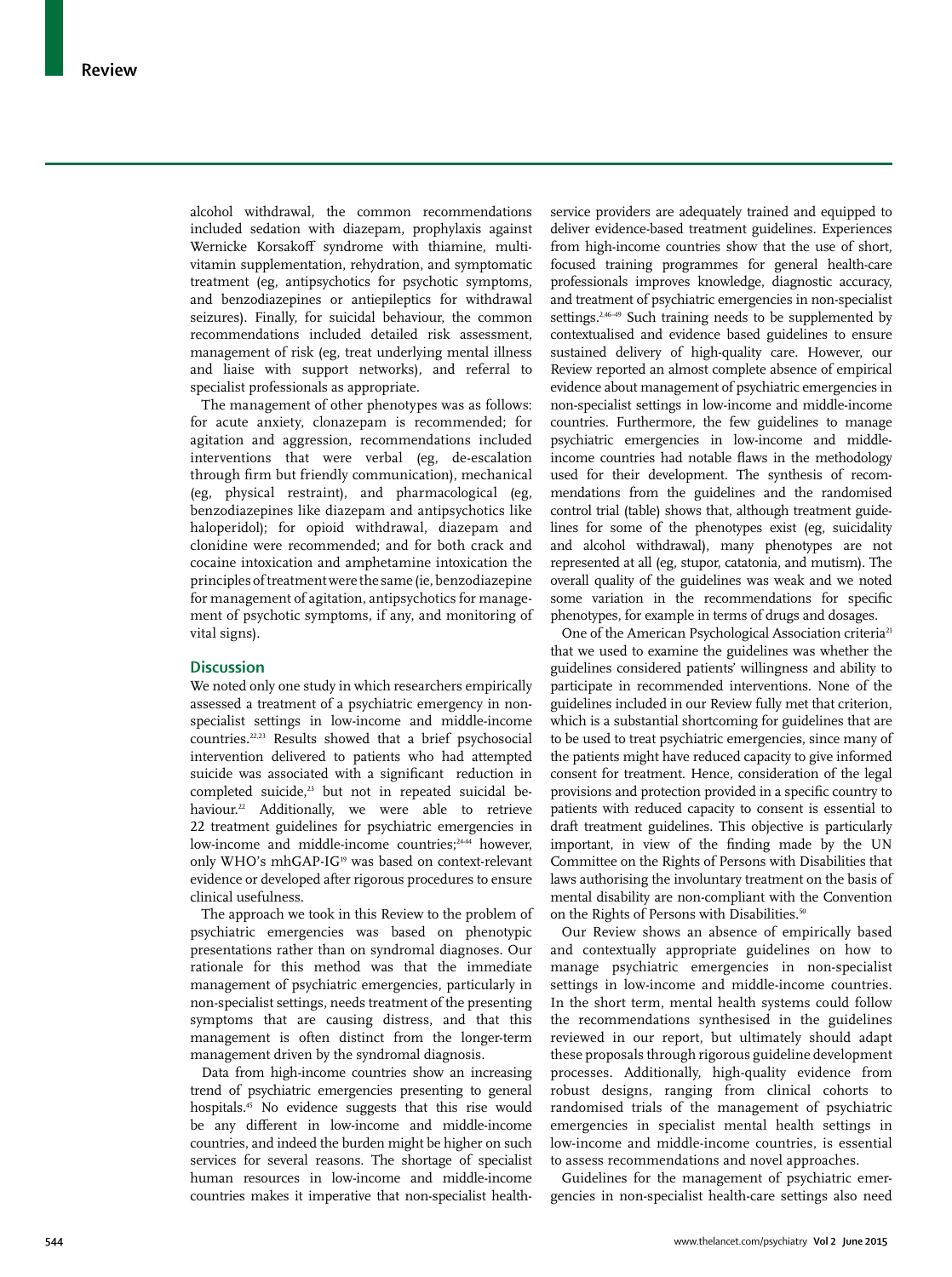recommendations on the management of patients who have reduced capacity to consent, which are compliant with both local laws and international conventions. One of the concerns about doing trials in psychiatric emergencies is to do with ethical issues, particularly in relation to the involvement of patients with restricted capacity. However, results from the TREC<sup>51</sup> trials, which compared two drug treatments for people with aggression or agitation due to mental illness in low-income and middle-income countries, have shown that rigorous yet pragmatic randomised trials can be done in people presenting with psychiatric emergencies in middleincome country settings and provide a suitable model for future trials in non-specialist settings.

The guidelines should be based mainly on a framework of contextually relevant phenotypic presentations with the goal of providing quick relief from distressing psychiatric events. The guidelines should be graded according to their feasibility (eg, the cost of medications and competencies needed to deliver interventions) and acceptability (eg, the regulatory restrictions on their use in specific settings). Although some contextual specificities are expected, these are likely to be smaller than the universal principles of management of psychiatric emergencies, and an mhGAP-IG styled set of guidelines might be an appropriate format for synthesis of these recommendations (panel).

Our Review has several strengths. To the best of our knowledge, this report is the first attempt to synthesise evidence on the types and management of psychiatric emergencies in non-specialist settings in low-income and middle-income countries. We have synthesised data from two sources, thereby increasing the generalisability of our findings. Although we have presented the synthesised recommendations, we would like to specify that this is by no means an endorsement of the quality of the source guidelines, and the synthesised recommendations are only as good as the guidelines from which they are derived. Finally, we tackled the problem with a phenotypic approach, on the grounds that this would be of more practical value to front-line health professionals, as compared with the conventional syndromal diagnosis approach taken by mhGAP-IG. One limitation of our Review is that our scientific literature search was limited to studies written in English, although our guidelines search covered many languages. Additionally, the summary treatment recommendations that we have presented are based on the synthesis of guidelines which are themselves restricted by the weak quality of the evidence base and method used for their development.

In conclusion, a dearth of high-quality guidelines and contextualised primary evidence for management of psychiatric emergencies in low-income and middle-income countries exists. Existing guidelines are restricted to a small number of emergency presentations of uneven quality and neglect to provide guidance about the management of people with reduced capacity to consent. Ample well documented evidence exists on the assessment and management of psychiatric emergencies in non-specialist settings.<sup>52</sup> However, this evidence mainly comes from highincome countries, which differ contextually from lowincome and middle-income countries on various dimensions (eg, availability of trained human resources and drugs). Because much of the visible morbidity, and possibly mortality, associated with mental disorders is due to such presentations, our findings call for an urgent investment in the expansion of the evidence base for management of psychiatric emergencies in low-income and middle-income countries and the development of contextualised guidelines following a rigorous methodology.

*Panel***: Recommendations for the management of psychiatric emergencies in non-specialist settings in low-income and middle-income countries**

- Guidelines to be developed immediately based on the best available global evidence
- Guideline development should follow a rigorous process such as those recommended by the Grading of Recommendations Assessment, Development and Evaluation (GRADE) Working Group
- Treatment recommendations should be for phenotypic presentations
- Guidelines should have clear recommendations on management of patients without capacity to consent
- Low-income and middle-income countries should generate high-quality primary evidence which will address gaps in the evidence and enable the continuing assessment and refinement of contextualised quidelines

#### **Search strategy and selection criteria**

We searched the following databases for publiciations in English with no restriction on date of publication: Medline, Embase, PsycINFO, CINAHL (Cumulative Index to Nursing and Allied Health Literature), Cochrane library, Web of Knowledge, LILACS (Literatura Latino Americana em Ciências da Saúde; comprehensive index of scientific and technical literature from Latin America and the Caribbean), Indmed (indexes peer-reviewed medical journals published from India), and ELDIS (Electronic Development and Environment Information System). We searched title, abstract, and keywords for the topics of mental disorder (eg, schizophrenia, depression, and mania), phenotype (eg, aggression and bizarre behaviour), presentation (eg, acute, emergency, and crisis), management (eg, treatment, intervention, and therapy), type of country (eg developing, underdeveloped, and low income), and country (eg, Bhutan, Sudan, and Vietnam). The detailed search strategy is included in the appendix.

One investigator (AN) did the literature search in October, 2014. Three investigators (AN, DF, and UB) double-screened titles and abstracts of all studies to establish eligibility for full-text screening. RS and EK resolved any disagreement about eligibility for inclusion in the Review by discussion among themselves. Two investigators (UB and CH) extracted the data independently with a data extraction form designed to achieve study objectives. One investigator (AN) checked the extracted data for consistency and any gaps addressed. Criteria for data extracted included country, study design, phenotype, diagnostic criteria, sampling strategy, sample size, intervention and intervention components, intervention representative, and comparison group. We assessed the quality of the included randomised trials using the Cochrane Risk of Bias instrument to rate the randomised trials on dimensions of allocation concealment, blinding of participants and personnel, blinding of outcome assessment, incomplete outcome data, selective reporting, and other bias. We planned to do a meta-analyses if there were enough homogeneous studies.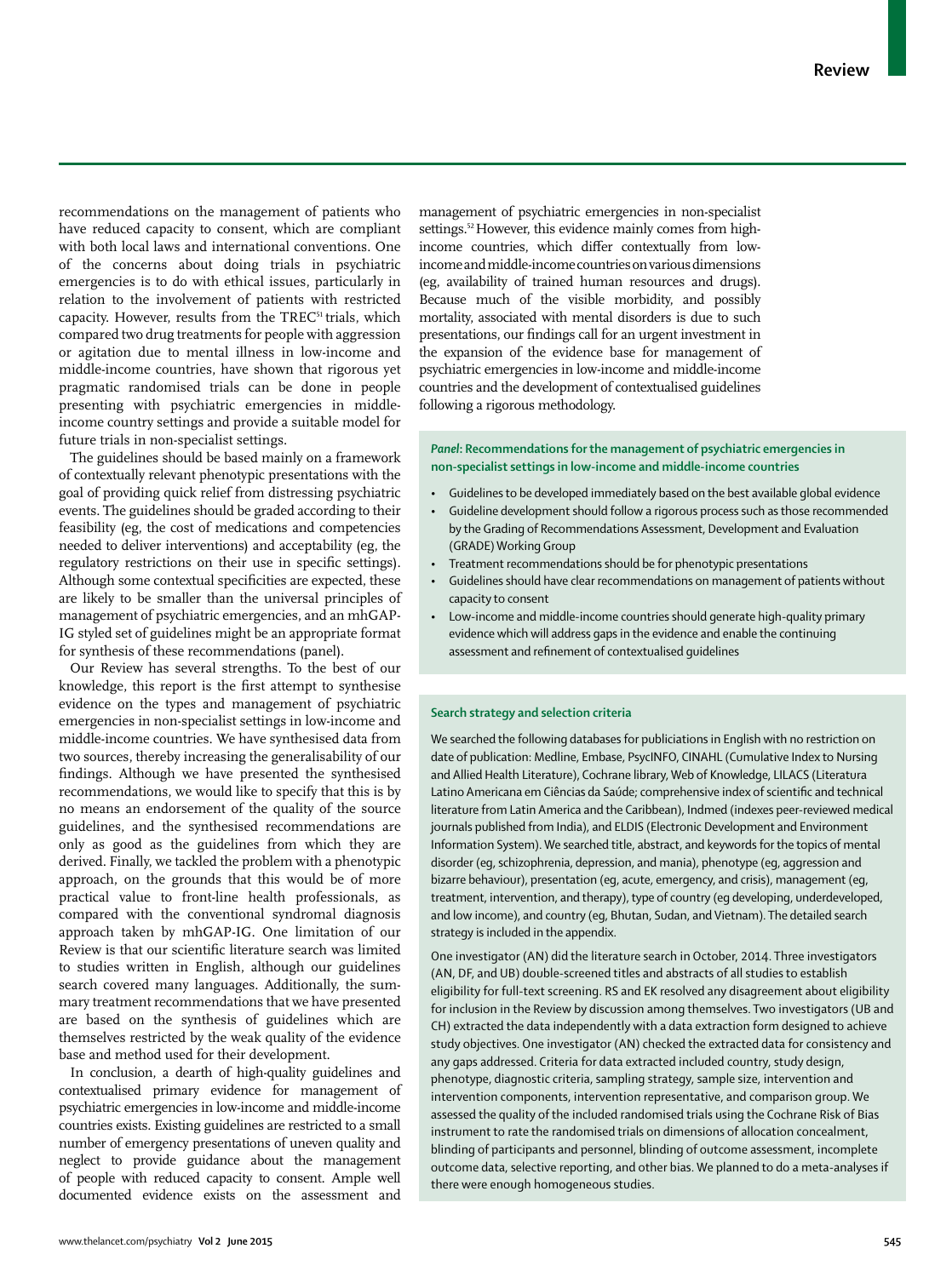#### **Contributors**

AN was the lead author coordinating the review process, developed the search strategy, did database search, screened and selected studies, wrote the first draft of the manuscript and co-ordinated further drafts. DF helped develop search strategy and review protocol. UB and DF independently screened search results of reports for full-text screening and independently screened full text of papers for final inclusion. CR, SF, and SLdAP searched for guidelines from Latin American countries and extracted data from such guidelines. TR mentored the author group. VP originated the idea for this Review, commented on search strategy and review protocol, and mentored the authors' group. RS and EK independently did grey literature search. CH and UB independently did data extraction. RS, CH, EK, and TR commented on search strategy and review protocol. SF, RH, CH, UB, EK, TR, and VP commented on all drafts. All authors read and approved the final draft of the manuscript.

#### **Declaration of interests**

We declare no competing interests.

#### **Acknowledgments**

VP is supported by a Wellcome Trust Senior Research Fellowship and AN is supported by a Wellcome Trust Research Training Fellowship. We would like to thank the World Psychiatric Association (WPA) Secretariat and the WPA members who responded to our survey for their support.

## **References**

- Antai-Otong D. Psychiatric emergencies: how to accurately assess and manage the patient in crisis. Wisconsin: PESI Healthcare, LLC, 2001.
- 2 Pajonk F-G, Schmitt P, Biedler A, et al. Psychiatric emergencies in prehospital emergency medical systems: a prospective comparison of two urban settings. *Gen Hosp Psychiatry* 2008; **30:** 360–66.
- 3 Currier GW, Allen M. Organization and function of academic psychiatric emergency services. *Gen Hosp Psychiatry* 2003; **25:** 124–29.
- 4 Cremniter D, Payan C, Meidinger A, Batista G, Fermanian J. Predictors of short-term deterioration and compliance in psychiatric emergency patients: a prospective study of 457 patients referred to the emergency room of a general hospital. *Psychiatry Res* 2001; **104:** 49–59.
- 5 Happel B, Summers M, Pinikahana J. The triage of psychiatric patients in the hospital emergency department: a comparison between emergency department nurses and psychiatric nurses consultants. *Accid Emerg Nurs* 2002; **10:** 65–71.
- 6 Ford JD, Trestman RL, Steinberg K, Tennen H, Allen S. Prospective association of anxiety, depressive, and addictive disorders with high utilization of primary, specialty and emergency medical care. *Soc Sci Med* 2004; **58:** 2145–48.
- Kapur N, Cooper J, Hiroeh U, May C, Appleby L, House A. Emergency department management and outcome for selfpoisoning: a cohort study. *Gen Hosp Psychiatry* 2004; **26:** 36–41.
- McNiel DE, Binder RL. Psychiatric emergency service use and homelessness, mental disorder, and violence. *Psychiatr Serv* 2005; **56:** 699–704.
- 9 Patel V, Araya R, Chatterjee S, et al. Treatment and prevention of mental disorders in low-income and middle-income countries. *Lancet* 2007; **370**: 991–1005.
- 10 Patel V, Thornicroft G. Packages of care for mental, neurological, and Substance use disorders in low- and middle-income countries: PLoS medicine series. *PLoS Med* 2009; **6:** e1000160.
- 11 Kohn R, Saxena S, Levav I, Saraceno B. The treatment gap in mental health care. *Bull World Health Organ* 2004; **82:** 858–66.
- 12 Bekele YY, Flisher AJ, Alem A, Baheretebeb Y. Pathways to psychiatric care in Ethiopia. *Psychol Med* 2009; **39:** 475–83.
- 13 Lahariya C, Singhal S, Gupta S, Mishra A. Pathway of care among psychiatric patients attending a mental health institution in central India. *Indian J Psychiatry* 2010; **52:** 333–38.
- 14 Nelson M. Psychiatric emergencies. 2009 http://www.bsuh.nhs.uk/ departments/emergency-department/section-20-psychiatricemergencies/ (accessed on April 29, 2014).
- 15 Allen MH, Currier GW, Hughes DH, Reyes-Harde M, Docherty JP. The expert consensus guideline series. Treatment of behavioral emergencies. New York: Postgrad Med, 2001.
- 16 Mental Health and Drug and Alcohol Office. Mental health for emergency departments—a reference guide*.* Sydney: NSW Department of Health, 2009.
- 17 Sussex Partnership NHS Trust. Policy and guidance for short term management of disturbed/violent behaviour in psychiatric inpatients and emergency departments: Sussex Partnership NHS Trust, 2006.
- 18 Moher D, Liberati A, Tetzlaff J, Altman DG. Preferred reporting items for systematic reviews and meta-analyses: the PRISMA statement. *Ann Intern Med* 2009; **151:** 264–69.
- WHO. mhGAP intervention guide for mental, neurological, and substance use disorders in non-specialized settings. Geneva: World Health Organisation, 2010.
- 20 Barbui C, Dua T, van Ommeren M, et al. Challenges in developing evidence-based recommendations using the GRADE approach: the case of mental, neurological, and substance use disorders. *PLoS Med* 2010; **7:** e1000322.
- American Psychological Association. Criteria for evaluating treatment guidelines. *Am Psychol* 2002; **57:** 1052–59.
- 22 Bertolote JM, Fleischmann A, De Leo D, et al. Repetition of suicide attempts: data from emergency care settings in five culturally different low- and middle-income countries participating in the WHO SUPRE-MISS Study. *Crisis* 2010; **31:** 194–201.
- 23 Fleischmann A, Bertolote JM, Wasserman D, et al. Effectiveness of brief intervention and contact for suicide attempters: a randomized controlled trial in five countries. *Bull World Health Organ* 2008; **86:** 703–09.
- 24 International Rescue Committee. Burmese Border Guidelines: International Rescue Committee, 2003.
- 25 Ministry of Health. National Guidelines on Management of Common Conditions. Kampala: Ministry of Health, 2010. http:// www.health.go.ug/docs/ucg\_2010.pdf (accessed Feb 24, 2015).
- 26 UKZN Department of Psychiatry. KwaZulu-Natal Treatment Protocols for Mental Health Disorders. KwaZulu Natal: UKZN Department of Psychiatry, 2007. http://www.kznhealth.gov.za/ townhill/protocol.pdf (accessed Feb 24, 2015).
- 27 Gautam S, Gupta ID, Nijhawan A, Gaur V. Clinical practice guidelines for management of opioid dependence. Jaipur: Psychiatric Centre, SMS Medical College. http://indianjpsychiatry. org/cpg/cpg2006/CPG-mgmt\_10.pdf (accessed Feb 24, 2015).
- 28 Ministry of Health and Social Services. Namibia Standard Treatment Guidelines. Windhoek: Ministry of Health and Social Services, 2011.
- 29 Ministry of Health. Malawi Standard Treatment Guidelines. Lilongwe: Ministry of Health, 2009.
- 30 Kiribati Ministry of Health. Therapeutic Drug Guidelines: Kiribati Ministry of Health.
- 31 Ministry of Health Ghana. Standard Treatment Guidelines*—*Ghana. Accra: Ministry of Health Ghana, 2004.
- 32 World Health Organisation Kenya Country Office. Clinical guidelines for management and referral of common conditions at levels 2–3: primary care. Nairobi: Ministry of Medical Services, Ministry of Public Health and Sanitation, 2009.
- 33 Ministry of Health. Standard treatment guidelines, essential medicines list, essential laboratory supplies for Zambia. Lusaka: Zambia Ministry of Health, 2008.
- 34 Drug Administration and Control Authority of Ethiopia. Standard treatment guidelines for health centers. Addis Ababa: Drug Administration and Control Authority of Ethiopia, 2010.
- Republic of Vanuatu Ministry of Health. Health Workers Manual: Standard Treatment Guidelines. 2004. http://apps.who.int/ medicinedocs/documents/s19788en/s19788en.pdf (accessed Feb 24, 2015).
- 36 Mental Health Department of the MoPH. Professional package for medical doctors for mental health working in the BPHS in Afghanistan. Kabul: Mental Health Department of the MoPH, 2008.
- 37 Carlos Enrique Climent López. Urgencias Psiquiatricas-Clinical Protocols based on evidence. Santafé de Bogotá: Asociación Colombiana de Facultades de Medicina, 1997.
- 38 Conselho Federal de Medicina. Diretrizes medicas gerais para a assistencia integral ao dependente do uso de crack. Brazil: Conselho Federal de Medicina, 2013.
- 39 Departamento de Atenção Básica, Ministerio da Saúde Cadernos de Atenção Básica. Acolhimento a demanda espontanea, No 28, Vol 2. Brazil: Departamento de Atenção Básica, Ministerio da Saúde Cadernos de Atenção Básica, 2011.